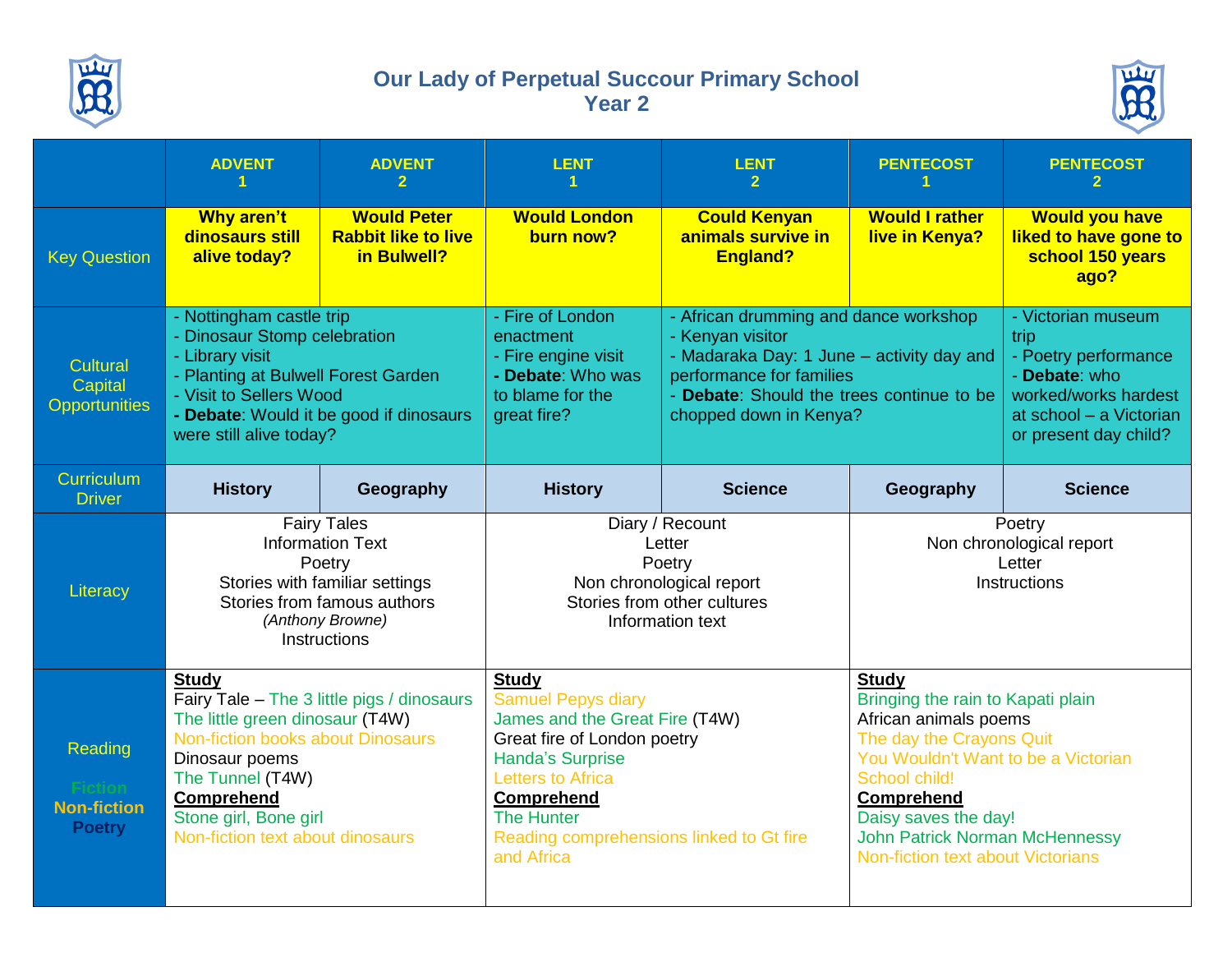|                | <b>Pleasure</b><br><b>Dinosaur Roar</b><br>Dinosaurs love underpants<br>Saturday night at the Dinosaur Stomp<br>Not now, Bernard<br>Gorillla<br><b>Voices in the Park</b>                                                                                                                                                                                                                                                                                                                                       |                                                                                                                                                                                                                                                                                                                                                                                  | <b>Pleasure</b><br>Vlad and the great fire of London<br>Toby and the great fire of London<br>You wouldn't want to be in the Great Fire of<br>London!<br>Handa's hen<br>Lila and the secret of the rain<br>Giraffes can't dance |                                                                                   | <b>Pleasure</b><br><b>The Queens knickers</b><br>Queen Victoria's Bathing Machine<br><b>The Dunderheads</b>                                                                                                                                  |                                                                                                                                                                                                                                                                                                                                                                   |
|----------------|-----------------------------------------------------------------------------------------------------------------------------------------------------------------------------------------------------------------------------------------------------------------------------------------------------------------------------------------------------------------------------------------------------------------------------------------------------------------------------------------------------------------|----------------------------------------------------------------------------------------------------------------------------------------------------------------------------------------------------------------------------------------------------------------------------------------------------------------------------------------------------------------------------------|--------------------------------------------------------------------------------------------------------------------------------------------------------------------------------------------------------------------------------|-----------------------------------------------------------------------------------|----------------------------------------------------------------------------------------------------------------------------------------------------------------------------------------------------------------------------------------------|-------------------------------------------------------------------------------------------------------------------------------------------------------------------------------------------------------------------------------------------------------------------------------------------------------------------------------------------------------------------|
| <b>Phonics</b> | Year 1 and<br>Phase 5 recap:<br>-II, -ff, -ss, -ck, -zz<br>tch, ve (at end)<br><b>Plurals - s, es</b><br>oy, oi, ph, wh<br>ai, ay, a-e,<br>e-e, ee, ea (sea),<br>ey<br>ea(head)<br>i-e, igh, ie $(lie)$ ,<br>ie (chief)<br>o-e, oa, oe, ow<br>(snow)<br>u-e,<br>ue (blue/rescue)<br>ew (new/grew)<br>oo(pool) oo(book)<br>ar, er, ir, ur,<br>ou, ow (now),<br>or, ore, aw, au,<br>air, ear (bear),<br>are (care),<br>ear (dear),<br>-y (happy/cry)<br>k (for c sound<br>before e, I or y-<br>Kent, kit, frisky) | Year 2 -<br><b>Alternative</b><br>spellings for:<br>dge(edge)<br>ge(cage)<br>g (giant)<br>c (before an e, i or<br>$y - race$ , ice, fancy)<br>kn (knee)<br>gn (gnome)<br>wr (write)<br>-le (apple)<br>el (camel)<br>al (metal)<br>il (pencil)<br>-y $(cry)$<br><b>Plural spelling</b><br>rules<br>Adding -es to<br>nouns and verbs<br>ending in -y<br>(baby/babies<br>fly/flies) | <b>Understand the</b><br>rules for adding:<br>ing, ed, er, est, ful,<br>ly, y                                                                                                                                                  | <b>Suffixes:</b><br>-ed, -ing, -ful, -est, -er,<br>-ment, -ness, -en, -s, -<br>es | <b>Alternative</b><br>spellings for:<br>a (before I or II -<br>ball, talk, always)<br>o (mother)<br>a (after w or qu-<br>want, quality)<br>or (after w - word)<br>ar (after w - war)<br>s (television,<br>treasure, usual)<br>tion (station) | <b>Contractions</b><br>can't, didn't, hasn't,<br>couldn't, it's, I'll<br><b>Possessive</b><br>apostrophes<br>(singular nouns -<br>she's, Pip's, the girl's)<br>Homophones & near<br>homophones<br>there, their, they're<br>here, hear<br>quite, quiet<br>see, sea<br>bare, bear<br>one, won<br>sun, son<br>to, too, two<br>be, bee<br>blue, blew<br>night, knight |
| <b>SPAG</b>    | Commas<br>Word classes<br>Conjunctions<br>Sentence types                                                                                                                                                                                                                                                                                                                                                                                                                                                        |                                                                                                                                                                                                                                                                                                                                                                                  | Word classes<br>Apostrophe<br>Sentence types<br><b>Tenses</b>                                                                                                                                                                  |                                                                                   | <b>Suffixes</b><br>Using proper nouns                                                                                                                                                                                                        |                                                                                                                                                                                                                                                                                                                                                                   |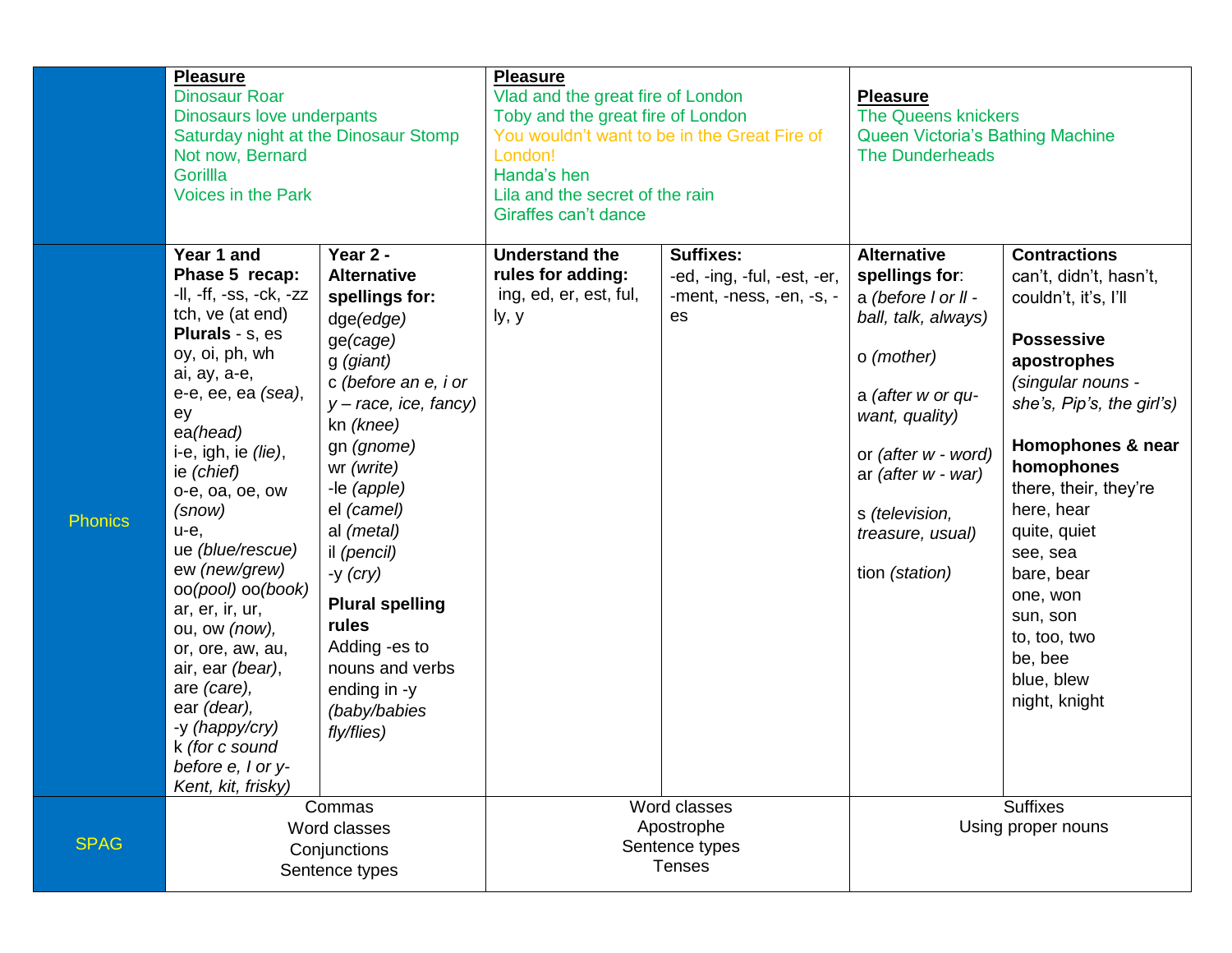| <b>Maths</b><br>R.E. | Place value<br><b>Addition and Subtraction</b><br>Money<br>Multiplication and Division<br><b>Statistics</b><br>Problem solving<br>Beginnings - Creation<br>Signs and symbols - Baptism |                                                                                                                                                 | Place value<br><b>Addition and Subtraction</b><br>Multiplication and Division<br><b>Properties of Shapes</b><br><b>Fractions</b><br>Measure: Length and Height<br><b>Measurement: Time</b><br>Problem solving<br>Books - the Bible<br>Thanksgiving - the Eucharist |                                                                                                                         | <b>Position and Direction</b><br>Problem solving and some efficient<br>methods<br>Measurement: Mass, Capacity and<br>Temperature<br>Investigations<br>Serving - Pentecost<br>Rules - We are God's children |                                                                                                                                           |
|----------------------|----------------------------------------------------------------------------------------------------------------------------------------------------------------------------------------|-------------------------------------------------------------------------------------------------------------------------------------------------|--------------------------------------------------------------------------------------------------------------------------------------------------------------------------------------------------------------------------------------------------------------------|-------------------------------------------------------------------------------------------------------------------------|------------------------------------------------------------------------------------------------------------------------------------------------------------------------------------------------------------|-------------------------------------------------------------------------------------------------------------------------------------------|
|                      | Judaism - Shabbat<br>Preparation - Advent / Christmas                                                                                                                                  |                                                                                                                                                 | Opportunities - Lent / Easter                                                                                                                                                                                                                                      |                                                                                                                         | Treasures - How God cares for us<br>World faith - Islam                                                                                                                                                    |                                                                                                                                           |
| <b>Science</b>       | <b>Healthy living -</b><br>Animals,<br>dinosaurs and<br>humans                                                                                                                         | <b>Materials - their</b><br>uses and<br>properties                                                                                              | <b>Forces and</b><br><b>Movement</b>                                                                                                                                                                                                                               | <b>African Animals and</b><br>humans - variation                                                                        | <b>Plants</b>                                                                                                                                                                                              | <b>Living things and</b><br>their habitats                                                                                                |
| <b>History</b>       | <b>Famous People -</b><br><b>Mary Anning</b>                                                                                                                                           |                                                                                                                                                 | <b>Beyond Living</b><br><b>Memory - Great</b><br><b>Fire of London</b>                                                                                                                                                                                             |                                                                                                                         |                                                                                                                                                                                                            | <b>Beyond Living</b><br><b>Memory - Victorians</b>                                                                                        |
| Geography            |                                                                                                                                                                                        | <b>My Locality -</b><br><b>Bulwell</b>                                                                                                          |                                                                                                                                                                                                                                                                    | Life in Kenya - a comparative study                                                                                     |                                                                                                                                                                                                            |                                                                                                                                           |
| Art                  |                                                                                                                                                                                        | Take one picture<br>Still Life - dishes<br>and fruit by Henri<br>Matisse<br>Clay pots and<br>dishes made in<br><b>Bulwell - Sellers</b><br>Wood |                                                                                                                                                                                                                                                                    | <b>Art from Africa</b><br>Camouflage colours,<br>animal prints and<br>patterns<br>Tinga Tinga art and<br>tribal designs |                                                                                                                                                                                                            | Landscapes<br>Impressionist art- Van<br>Gogh, Monet, Klee<br><b>Compare Bulwell</b><br>landscapes in<br>Victorian times to<br>present day |
| <b>D&amp;T</b>       | <b>Dinosaur Models</b><br>with 3D materials,<br>exploring fixings<br>and fastenings                                                                                                    |                                                                                                                                                 | Vehicles and axles -<br>Compare a fire cart<br>from 1666 to fire<br>rescue vehicles<br>today                                                                                                                                                                       |                                                                                                                         | Designing an<br><b>African Mask</b><br>Instruments<br>inspired by plants<br>and seeds                                                                                                                      |                                                                                                                                           |
| <b>Music</b>         | Friendship Song                                                                                                                                                                        | Ho, Ho, Ho<br>Christmas song                                                                                                                    | I Wanna play in a<br>band<br>Rock song                                                                                                                                                                                                                             | Hands, Feet, Heart<br>South African Music                                                                               | Zoo Time<br>Reggae                                                                                                                                                                                         | Reflect, Review,<br>Replay<br><b>Classical Music</b>                                                                                      |